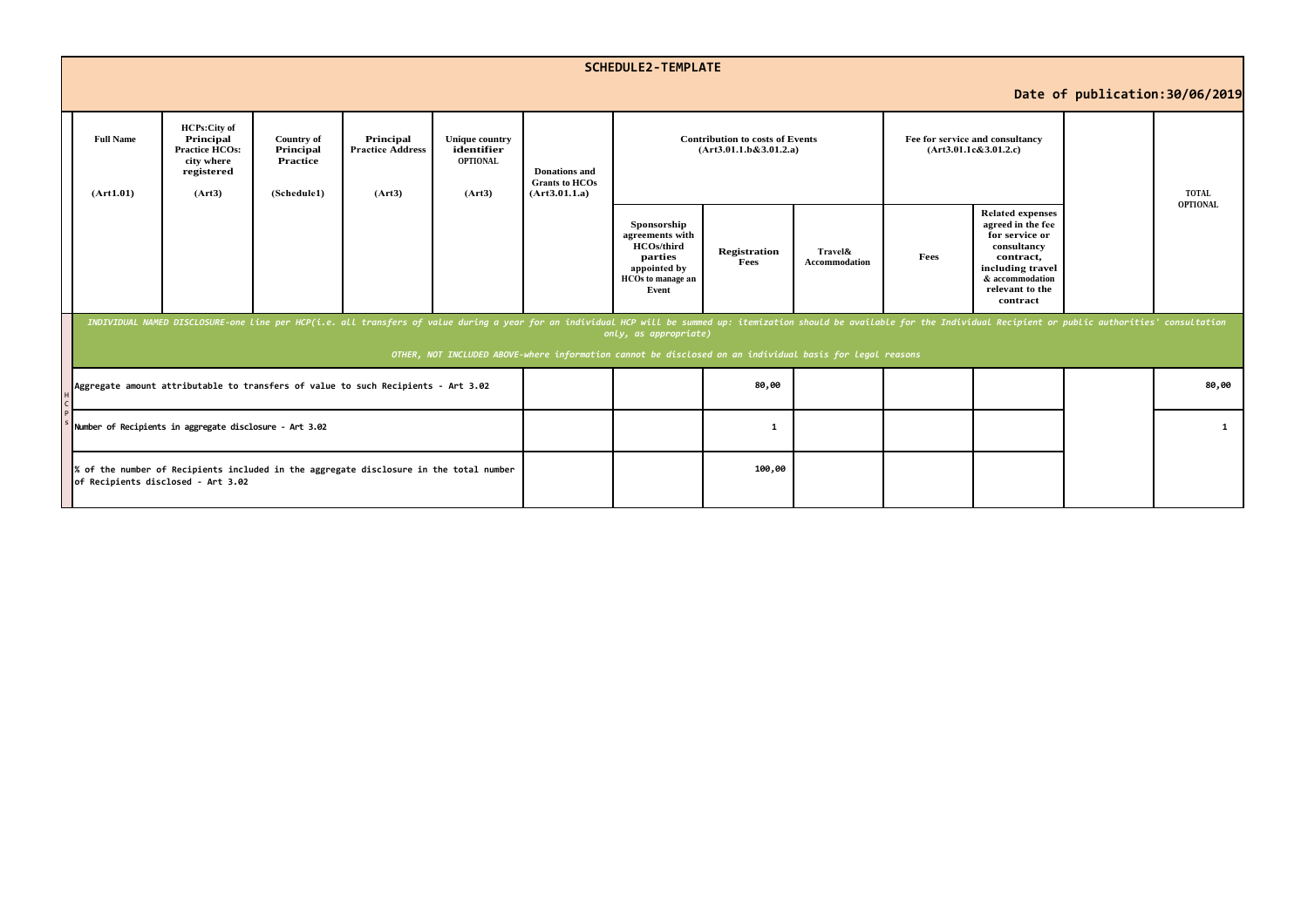| <b>Full Name</b><br>(Art1.01)                                                                                                                                                                                                                           | <b>HCPs:</b> City of<br>Principal<br><b>Practice HCOs:</b><br>city where<br>registered<br>(Art3) | <b>Country of</b><br>Principal<br>Practice<br>(Schedule1) | Principal<br><b>Practice Address</b><br>(Art3) | <b>Unique country</b><br>identifier<br><b>OPTIONAL</b><br>(Art3) | <b>Donations</b> and<br><b>Grants to HCOs</b><br>(Art3.01.1.a) | <b>Contribution to costs of Events</b><br>(Art3.01.1.b&3.01.2.a)                                             |                             |                           | Fee for service and consultancy<br>(Art3.01.1c&3.01.2.c) |                                                                                                                                                                 |  | <b>TOTAL</b>    |
|---------------------------------------------------------------------------------------------------------------------------------------------------------------------------------------------------------------------------------------------------------|--------------------------------------------------------------------------------------------------|-----------------------------------------------------------|------------------------------------------------|------------------------------------------------------------------|----------------------------------------------------------------|--------------------------------------------------------------------------------------------------------------|-----------------------------|---------------------------|----------------------------------------------------------|-----------------------------------------------------------------------------------------------------------------------------------------------------------------|--|-----------------|
|                                                                                                                                                                                                                                                         |                                                                                                  |                                                           |                                                |                                                                  |                                                                | Sponsorship<br>agreements with<br><b>HCOs/third</b><br>parties<br>appointed by<br>HCOs to manage an<br>Event | <b>Registration</b><br>Fees | Travel &<br>Accommodation | Fees                                                     | <b>Related expenses</b><br>agreed in the fee<br>for service or<br>consultancy<br>contract,<br>including travel<br>&accommodation<br>relevant to the<br>contract |  | <b>OPTIONAL</b> |
| INDIVIDUAL NAMED DISCLOSURE-one line per HCO(i.e. all transfers of value during a year for an individual HCO will be summed up: itemization should be available for the Individual Recipient or public authorities' consultati<br>only, as appropriate) |                                                                                                  |                                                           |                                                |                                                                  |                                                                |                                                                                                              |                             |                           |                                                          |                                                                                                                                                                 |  |                 |
| OTHER, NOT INCLUDED ABOVE-where information cannot be disclosed on an individual basis for legal reasons                                                                                                                                                |                                                                                                  |                                                           |                                                |                                                                  |                                                                |                                                                                                              |                             |                           |                                                          |                                                                                                                                                                 |  |                 |
|                                                                                                                                                                                                                                                         | Aggregate amount attributable to transfers of value to such Recipients - Art 3.02                |                                                           |                                                |                                                                  |                                                                |                                                                                                              |                             |                           |                                                          |                                                                                                                                                                 |  |                 |
| Number of Recipients in aggregate disclosure - Art 3.02                                                                                                                                                                                                 |                                                                                                  |                                                           |                                                |                                                                  |                                                                |                                                                                                              |                             |                           |                                                          |                                                                                                                                                                 |  |                 |
| % of the number of Recipients included in the aggregate disclosure in the total number of Recipients<br>disclosed-Art3.02                                                                                                                               |                                                                                                  |                                                           |                                                |                                                                  |                                                                |                                                                                                              |                             |                           |                                                          |                                                                                                                                                                 |  |                 |